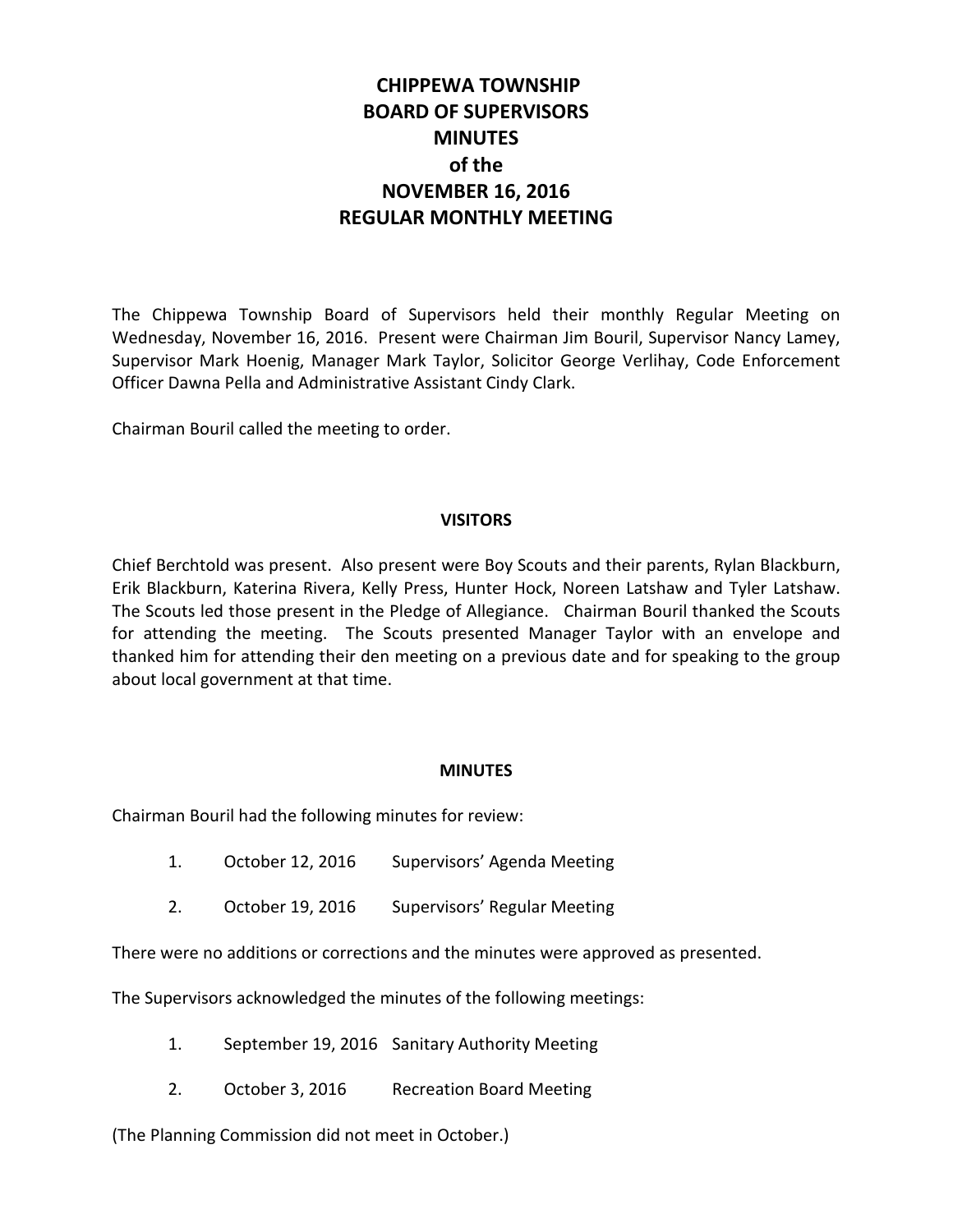### **ITEMS TO BE ACTED ON**

Manager Taylor presented the following item to be acted on:

1. Opening bids for 2012 Chevrolet Impala:

Manager Taylor opened four sealed envelopes containing bids for the 2012 Chevrolet Impala police vehicle. He handed the bid sheets to Chairman Bouril who read each one. The bids were as follows:

| <b>COUNTY CAB</b><br>604 Mellon Avenue<br>Baden, PA 15005                          | \$1,629.00 |
|------------------------------------------------------------------------------------|------------|
| <b>CHICAGO MOTORS</b><br>2553 W. Chicago Avenue<br>Chicago, IL 60622               | \$1,607.00 |
| EMERGENCY REMARKETING \$1,382.00<br>38130 Airport Pkwy. #5<br>Willoughby, OH 44094 |            |
| YOUSFF DABBAGH<br>2438 Fen View Circle                                             | \$1,268.00 |

Island Lame, IL 60042

**MR. HOENIG MOVED TO AWARD THE BID** to the highest bidder, County Cab. Ms. Lamey seconded the motion and with no further discussion the motion carried.

#### **REPORTS**

Mr. Bouril had the following reports for review:

- 1. Financial Report
- 2. Police Department Report
- 3. Road Report
- 4. Wage Tax/OPT Report
- 5. Real Estate Tax Report
- 6. Zoning Report
- 7. Code Enforcement Officer's Report
- 8. Fire Department Report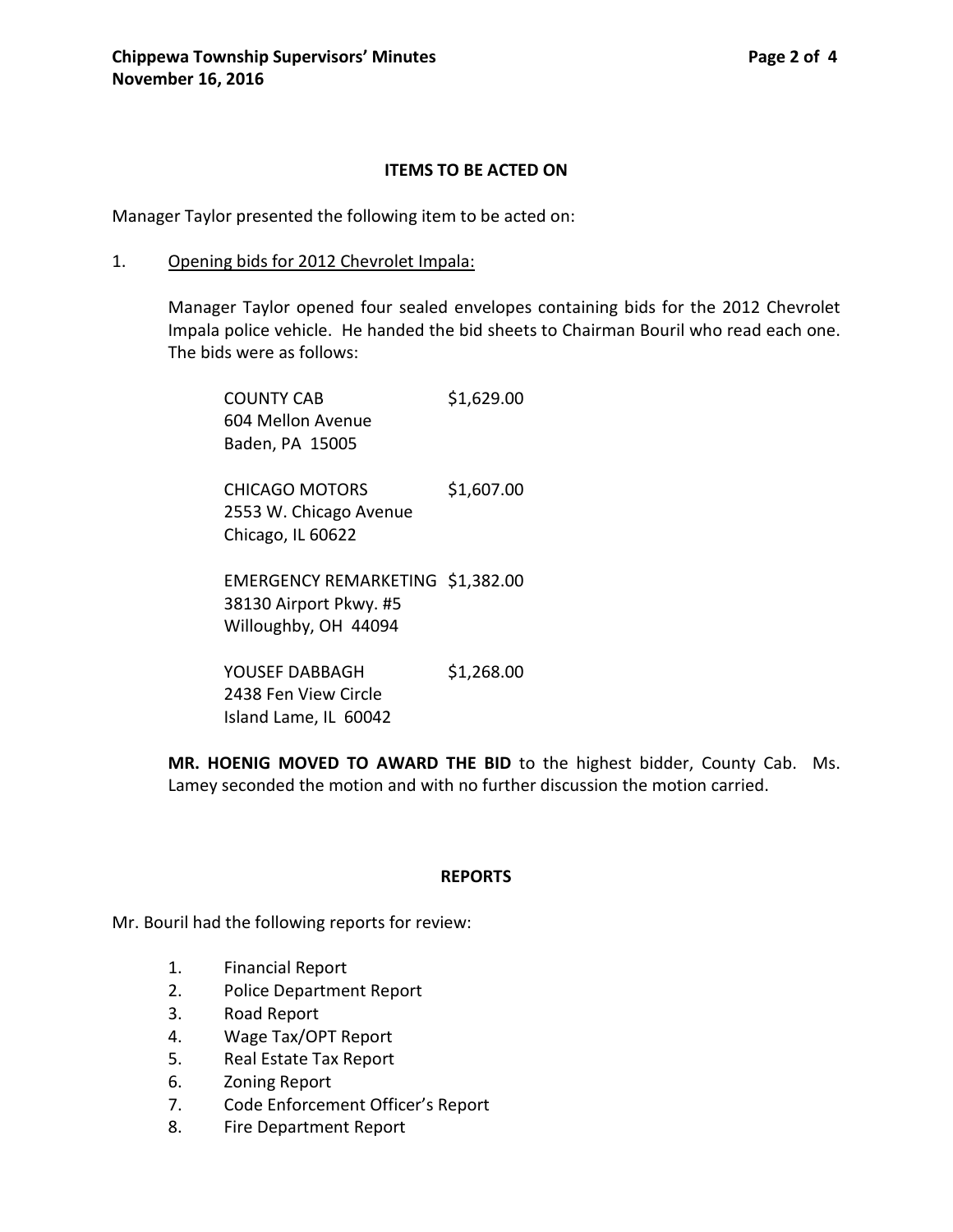#### **MANAGER'S REPORT**

Manager Taylor had the following items for discussion:

1. Hiring of a part-time police officer:

Manager Taylor said that Chief Berchtold has made a request to hire a part-time police officer. This spot is available due to the promotion of Officer Delmonico to a full-time position. After interviewing 20 applicants, the Chief is recommending that Zachary Scott Spearing be hired for the part-time position.

**MS. LAMEY MOVED TO AUTHORIZE** Chief Berchtold to hire Zachary Scott Spearing. Mr. Hoenig seconded the motion and without further discussion, the motion carried.

2. Ordinance # 255 – Permitted uses:

Manager Taylor said that at the Agenda Meeting last week the Supervisors were given a copy of the proposed Ordinance # 255. A public hearing will be held prior to the December Agenda Meeting, at 8:15 on December  $14<sup>th</sup>$ . This hearing will be advertised. He said that a vote on the ordinance could possibly be held at that 8:30 Agenda Meeting. Attorney Verlihay added that the County Planning Commission also met concerning this and there were no adverse comments regarding this.

#### 3. Approval of the 2017 Budget and Passage of Resolution 2016-12 – Millage/2017:

Manager Taylor explained that the budget needs to be approved first and then Resolution 2016-12 will need to be approved. He explained that the two budget meetings were advertised and the budget has been available for public viewing. The Supervisors have also had an opportunity to discuss the budget and make changes. He said the budget is now ready for approval.

**MS. LAMEY MOVED TO APPROVE** the budget for 2017. Mr. Hoenig seconded the motion and without further discussion the motion carried.

Mr. Taylor then said that Resolution 2016-12 sets the millage for the budget. He read these numbers: Annual millage: 16 mils; General Fund: 7.55 mils; Fire Department: 1 mil; Recreation: .95 mils; Debt Reduction: 4 mils; Road Construction: 2.5 mils. He said that for the  $9<sup>th</sup>$  year in a row Chippewa Township has not had to raise taxes. He said that the Supervisors are doing a good job. In turn, Mr. Bouril said that Mr. Taylor is doing a good job.

**MR. HOENIG MOVED TO PASS** Resolution # 2016-12. Ms. Lamey seconded the motion and with no further discussion the motion carried.